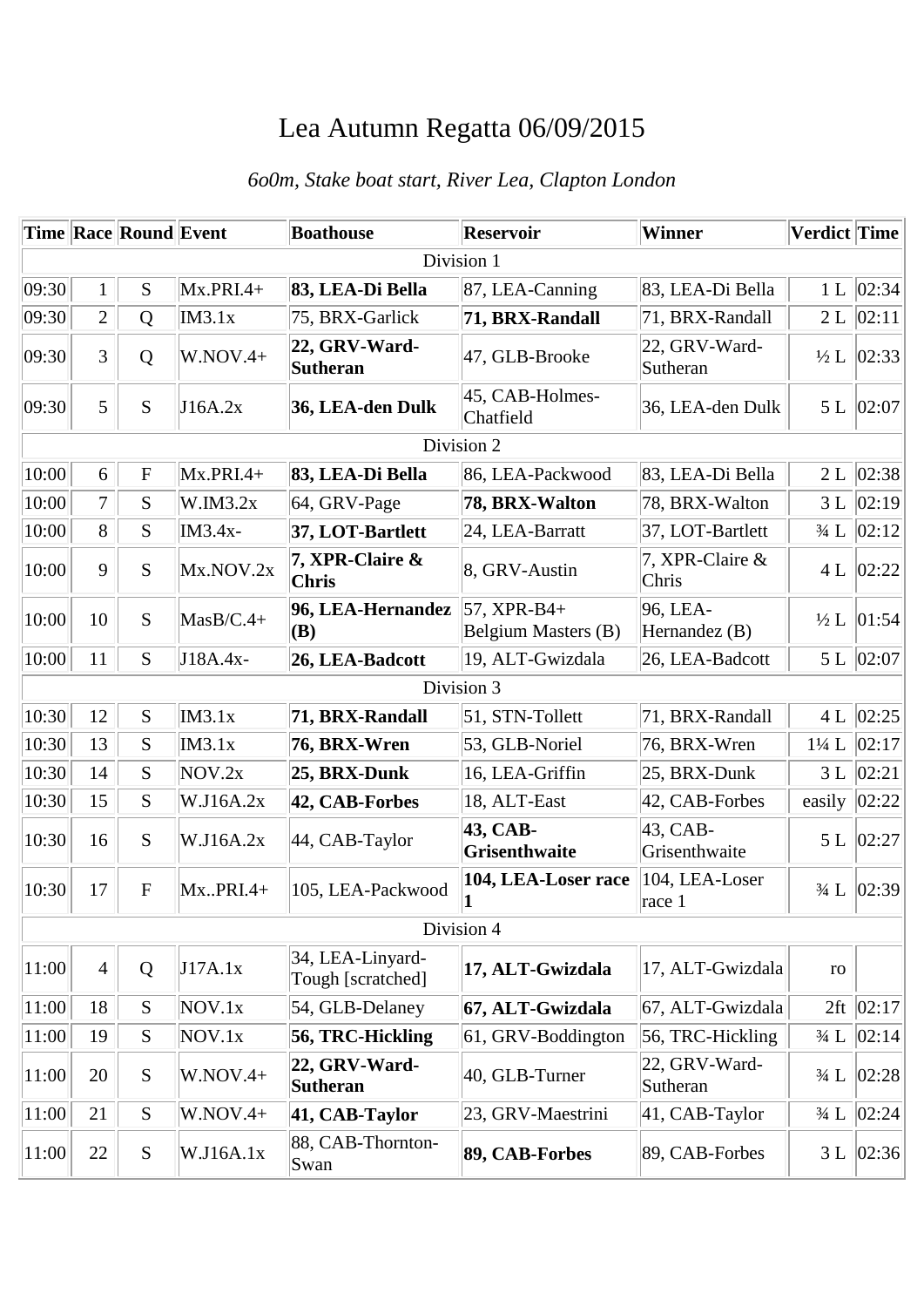| 11:00 | 23 | S                         | J17A.2x     | 65, GRV-<br>Santhiapillai       | 74, LEA-Badcott                  | 74, LEA-Badcott                  |                  | 5 L   02:03      |
|-------|----|---------------------------|-------------|---------------------------------|----------------------------------|----------------------------------|------------------|------------------|
|       |    |                           |             |                                 | Division 5                       |                                  |                  |                  |
| 11:30 | 24 | S                         | IM3.2x      | 60, GRV-<br><b>Boddington</b>   | 55, GLB-Delaney                  | $60,$ GRV-<br>Boddington         | 2L               | 02:06            |
| 11:30 | 25 | S                         | IM3.2x      | 70, BRX-Randall                 | 72, BRX-Pike                     | 70, BRX-Randall                  | 4L               | 02:10            |
| 11:30 | 26 | S                         | Mx.M3.2x    | 59, XPR-Claire &<br>Chris       | 84, LEA-Draper                   | 59, XPR-Claire $&$<br>Chris      |                  | 2 L   02:13      |
| 11:30 | 27 | S                         | J17A.1x     | 17, ALT-Gwizdala                | 35, LEA-Johnstone                | $35,LEA-$<br>Johnstone           | 3L               | 02:20            |
| 11:30 | 28 | S                         | J17A.1x     | 27, LEA-Duncalf                 | 28, BRX-Day                      | $ 28, BRX$ -Day                  | 3L               | 02:03            |
| 11:30 | 29 | S                         | MasB.2-     | 2, XPR-Alan $\&$<br>Trevor (B)  | 1, XPR-James $&$<br>George $(B)$ | 2, XPR-Alan $\&$<br>Trevor $(B)$ |                  | 4 L $ 02:09 $    |
|       |    |                           |             |                                 | Division 6                       |                                  |                  |                  |
| 12:00 | 30 | ${\bf F}$                 | IM3.1x      | 71, BRX-Randall                 | 76, BRX-Wren                     | 71, BRX-Randall                  | $3/4$ L          | 02:11            |
| 12:00 | 31 | ${\bf F}$                 | IM3.2-      | 58, XPR-Alister &<br>Pete $(C)$ | 69, BRX-Donoghue                 | 69, BRX-<br>Donoghue             | easily           | 02:09            |
| 12:00 | 32 | ${\bf F}$                 | W.NOV.2x    | 63, GRV-Friar                   | 98, ALT-Ponfield                 | 63, GRV-Friar                    | easily           | 02:42            |
| 12:00 | 34 | $\mathbf F$               | J16A.2x     | 36, LEA-den Dulk                | 15, BRX-Marsden                  | 36, LEA-den Dulk                 | 4L               | 02:03            |
| 12:00 |    | $\mathbf F$               | S.INV.2x    | 107, LOT-Gallagher              | 106, LEA-Moody                   | 107, LOT-<br>Gallagher           | 2L               | 02:04            |
| 12:00 | 35 | ${\bf F}$                 | $W.MasB.4+$ | 85, LEA-Stackpool-<br>Moore     | 73, XPR-Brown                    | 73, XPR-Brown                    | $1\frac{1}{2}$ L |                  |
|       |    |                           |             |                                 | Division 7                       |                                  |                  |                  |
| 14:00 | 36 | ${\bf S}$                 | MasE/F.1x   | 50, ALT-Gwizdala<br>(E)         | 94, CAB-Gunning<br>(E)           | $94, CAB-Ganning$<br>(E)         | $3/4$ L          | 02:29            |
| 14:00 | 37 | S                         | MasE/F.1x   | $ 52, STN-Tollett(F) $          | 103, LEA-Green $(F)$             | 52, STN-Tollett<br>(F)           |                  | 4 L $ 02:37 $    |
| 14:00 | 38 | ${\bf F}$                 | MasB/C.1x   | $97$ , LEA-Adams (B)            | 48, LEA-Harnett $(C)$            | 48, LEA-Harnett<br>(C)           | $2\frac{1}{2}$ L | 02:10            |
| 14:00 | 39 | ${\bf F}$                 | W.J14A.1x   | 101, CAB-Bhamra                 | 91, CAB-Cicolecchia              | 91, CAB<br>Cicolecchia           |                  | 3 L   03:02      |
| 14:00 | 40 | $\boldsymbol{F}$          | J13A.2x     | 93, CAB-Forbes                  | 99, CAB-O Shea                   | 93, CAB-Forbes                   | $2\frac{1}{2} L$ | 02:37            |
| 14:00 | 41 | $\mathbf F$               | Mx.MasA.2x  | 10, LEA-Lund                    | 9, TRC-Ratcliff                  | $9,$ TRC-Ratcliff                | 2L               | 02:04            |
|       |    |                           |             |                                 | Division 8                       |                                  |                  |                  |
| 14:30 | 42 | ${\bf F}$                 | W.IM3.2x    | 78, BRX-Walton                  | 95, CAB-Perrin                   | 78, BRX-Walton                   |                  | easily $ 02:20 $ |
| 14:30 | 43 | $\boldsymbol{F}$          | IM3.4x-     | 37, LOT-Bartlett                | 20, GLB-Noriel                   | 20, GLB-Noriel                   | 3L               | 01:59            |
| 14:30 | 44 | ${\bf F}$                 | Mx.NOV.2x   | 7, XPR-Claire &<br>Chris        | 6, TRC-Ratcliff                  | $6,$ TRC-Ratcliff                | 2L               | 02:04            |
| 14:30 | 45 | $\boldsymbol{F}$          | J18A.2x     | 4, BRX-Wren                     | 5, BRX-McGahan                   | 5, BRX-McGahan                   | easily           | 01:59            |
| 14:30 | 46 | $\boldsymbol{\mathrm{F}}$ | W.J16A.2x   | 42, CAB-Forbes                  | 43, CAB-                         | 42, CAB-Forbes                   | 4 L              |                  |